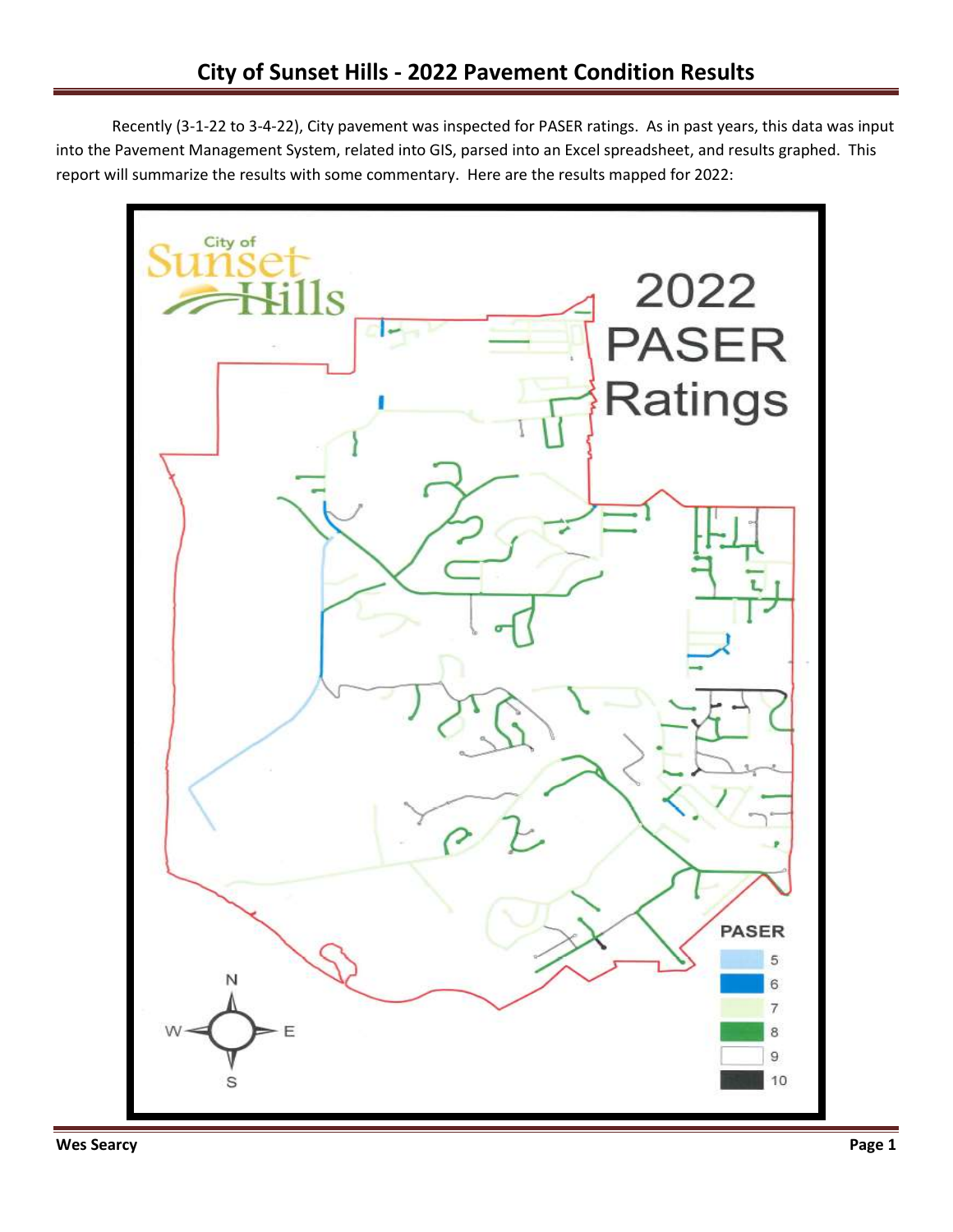As opposed to last year, you'll note a relocation of the lower rated pavement in the 5-6 PASER range since we were able to get Weber Hill & Bridal Trail chip-sealed in 2021. Some of the W. Watson/Rott corridor shifted from 6's to the lighter blue of a 5 PASER. Also, aging Nova chip streets in Sunset Manor and the Richview subdivision are moving from the darker green of an 8 into the lighter green of a 7 PASER.

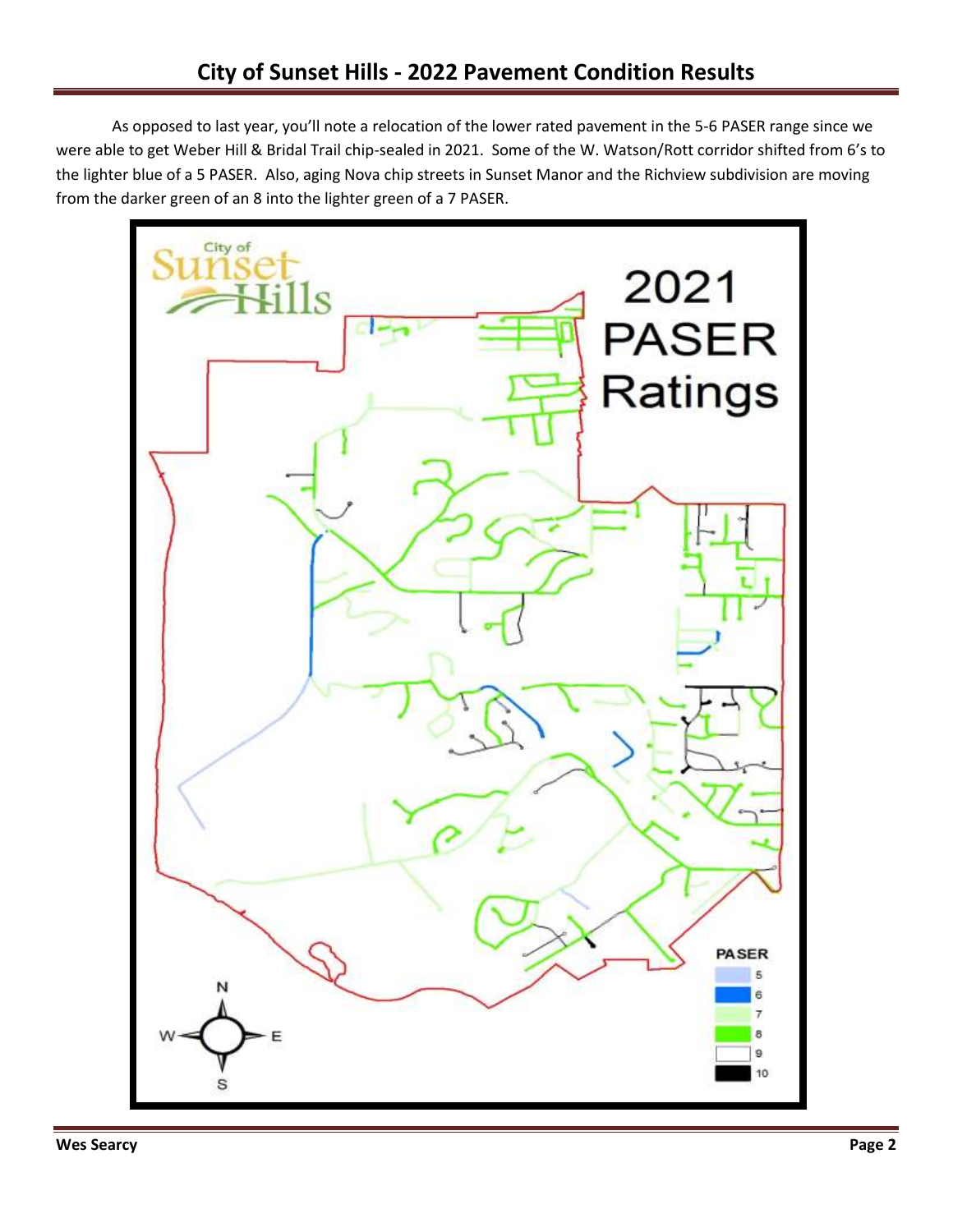If this report gets too detailed, uninteresting, or generally takes you too far into the weeds, I will try to give a bullet-point conclusion toward the end of this document to try to summarize the points made. We have some real concerns that can effectively be overcome, assuming we employ some cost effective tactics to keep our road network from becoming a much more costly asset to maintain.

Again, for 2022, it was anticipated that we would see some drop off in pavement quality due to limited resources allocated toward contracted work and the inability of our concrete contractor to complete over half the selected slab replacements in 2021, due to staffing shortages aligned with the Covid-19 economy. This will again place added emphasis on the targeted nature for project selection in 2022.

The highest area of degradation this year was the asphalt over concrete portion of the street network. Concrete seemed to be holding up pretty well. Once again I'll credit this to our in-house street department efforts to stave off the lack of contracted maintenance. The asphalt over concrete part of our network took a fairly significant hit this year with the noted degradation in Sunset Manor & Richview subdivisions. The Nova Chip application is merely a surface improvement like a chip seal, but is a bit more rigid and will not try to re-congeal over cracks in the pavement below. Both surface treatments will provide a reasonably good seal of asphalt pavement, thus extending pavement life by reducing the ability water to get to the sub-base and degrade pavement structure via freeze-thaw processes. Asphalt over concrete pavement also continues to provide in-house forces with a bit of follow-up work because of exposed concrete curb spalling, especially in front of driveways.



**Network-wide**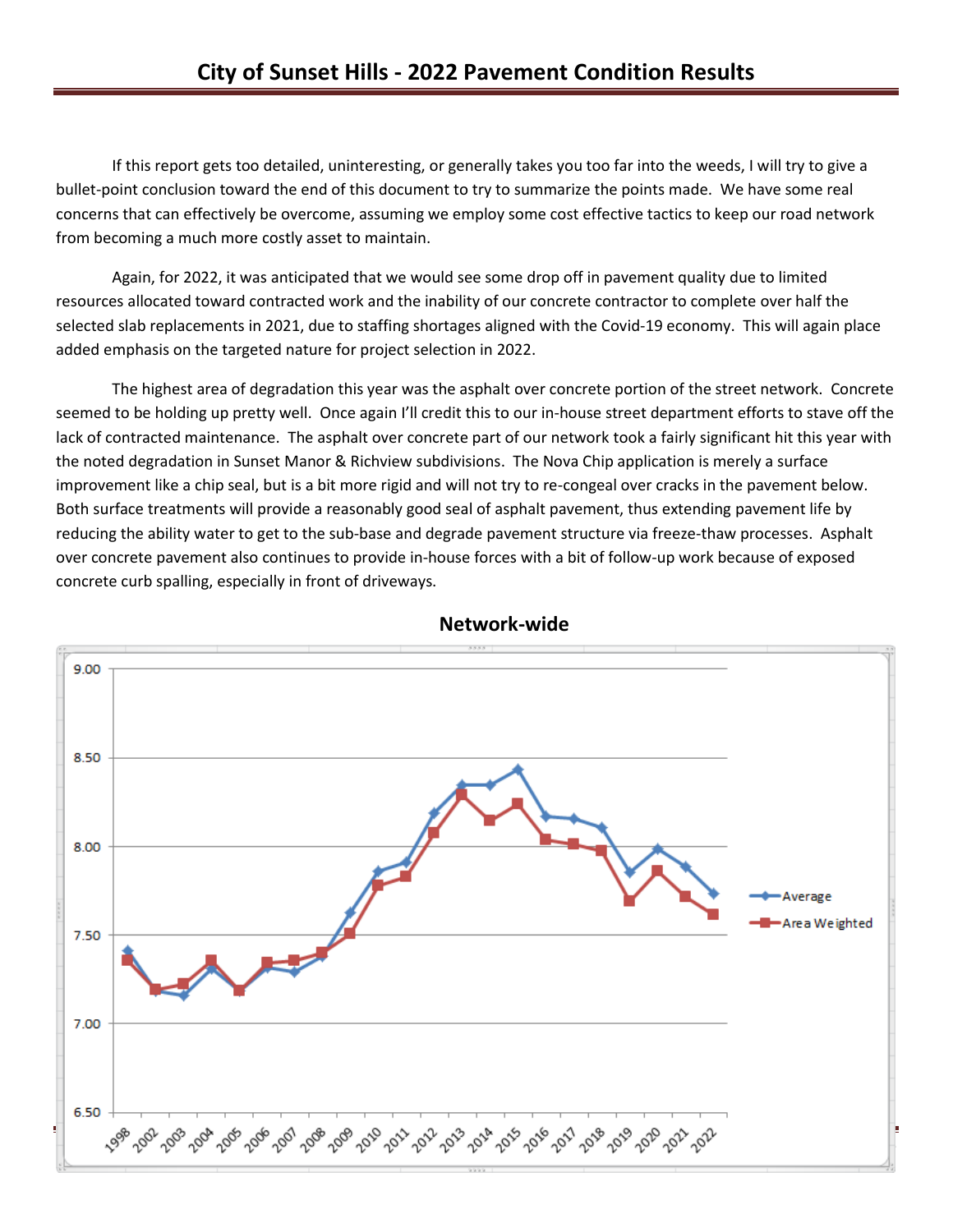The "Network-wide" graph confirms that we lost ground as earlier stated. Previous gains with chip seal to the asphalt portion of the City network will be dubious with a 40% reduction of this activity with the budgeted \$60K amount allocated for 2022. Hopefully we can continue to educate the public on why chip seals are the right application for the asphalt network. Again, this policy helps seal the pavement, deterring water from getting to the sub-base and creating structural failures via freeze-thaw processes in the winter months. The smaller ¼" aggregate chips seals have performed well, but again the limiting factor is the fact that chip seals are a "surface treatment" that will not enhance the structure of pavement. We are noting a re-congealing of the soft chip-seal material into the cracks of pavement below. We remain impressed with chip seals as a means to minimize, if not eliminate crack-seal maintenance of asphalt pavements. Also, we appreciate a couple of benefits of this chip seals where storm water grades are not negatively impacted and the process does not create ADA transition challenges. If you figure a 5 year rotation of chip seals to a particular asphalt pavement, with up to 2 re-applications, this represents a possible 15-year extension of a 20-year pavement life of a typical asphalt pavement. 35 years for 20, at a reasonable cost, that is substantial.

We expected to make gains in the concrete street network with \$300k of contracted, selected slab replacements in 2021. What we found was an increase of about 50% in the unit price of concrete work from about \$50/SY to \$75/SY and staffing shortages by the successful contractor really hurt this project last year. We are hearing this may still be a problem in 2022 with further anticipated increases in unit costs due to the current economic climate. While our inhouse crew under Jerry Eime & Jason Miller continue to assist in this area, we are growing concerned that as a maintenance operation, we may be too reliant upon an activity that should be relegated to contract assignment. As stated before, our maintenance-oriented 11 man crew replaces about 50 slabs per year, with a current estimated contracted value of \$108K, up from just \$80K in last year's report. With material cost running an estimated \$50K against that, the Street Department has been saving the City roughly \$58K per year with what would otherwise be considered a fixed cost.

We continue to see a negative impact to the further delay in the completion of the City Campus Paving project. While City Hall and Community Center areas are still in great shape from work in2019, the remainder of the campus continues to alligator the asphalt pavement. This pavement is past the end of its service life. Areas continue to pop out and pothole. More patching will continue to be required. Further deference of this project is not advisable. Again, we are past the "end of life" area of the Quality versus Time curve regarding the performance of this pavement.



I may have to defend this to members if the Public Works committee, but West Watson/Rott continues to perform and should make it through this year until reconstruction planned for 2023 (Highway 30 to Weber Hill) and potentially 2025 for points north. Those projects will be accomplished via an LPA funding grant through MoDOT and East West Gateway. While the City will front the cost of that project, it will have an 80% reimbursement through the program.

While we continue to "up the game toward asphalt street maintenance," a further refinement of that would be the consideration of no longer trying to crack seal asphalt pavements, but chip sealing them instead. This conclusion is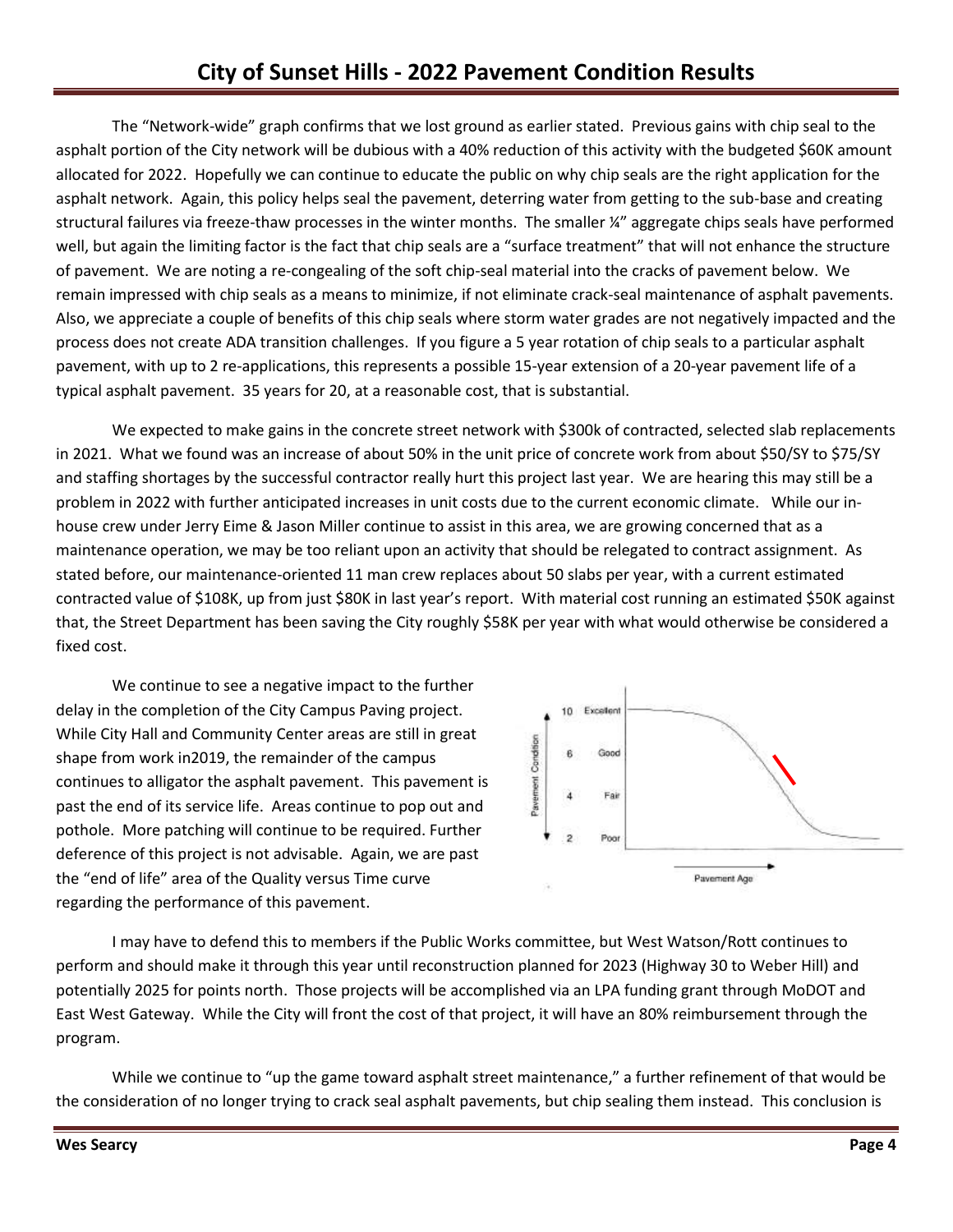drawn from the consideration that joint sealing concrete pavement is a more quantifiable and effective process while asphalt pavement can more effectively be sealed via chip seals. This will also further augment the objective of a sustainable maintenance program complimentary for both concrete and asphalt related pavements. For those new to this report, in recent years, the Public Works Department noticed that several asphalt pavements were starting to fall into the "need for renovation via contracted work" category. Some of these were lengthy pavement sections. We mitigated more severe degradation (as promised) with small aggregate Chip Seals, as approved as a maintenance activity by the Public Works Committee in June of 2017. We have received a few isolated complaints regarding "knock-off" of the small aggregate Chip Seals, but the Street Department has been keenly reactive to these matters. This level of response allowed the apt perception that small aggregate Chip Seals are indeed the proper application for asphalt street pavement maintenance. This point needs apt and further communication to the public so the success thus far does not wain via inaccurate perception(s) of the benefits and proper application of ¼" aggregate chip seals. The chip seals from recent years continue to show excellent performance. Again, three chip seals, in successive 5-year intervals, should theoretically extend a normal 20-year asphalt service life to 35 years.

#### **Concrete Pavement**

The downward trend of the concrete pavement (network wide) apparently resumed this year after being stemmed in-house last year. Again, this was the result of less than half of the completion of the 2021 contracted slab replacement. We dropped into the high 7's on the PASER scale. (2021/8.06 – 2022/7.97)

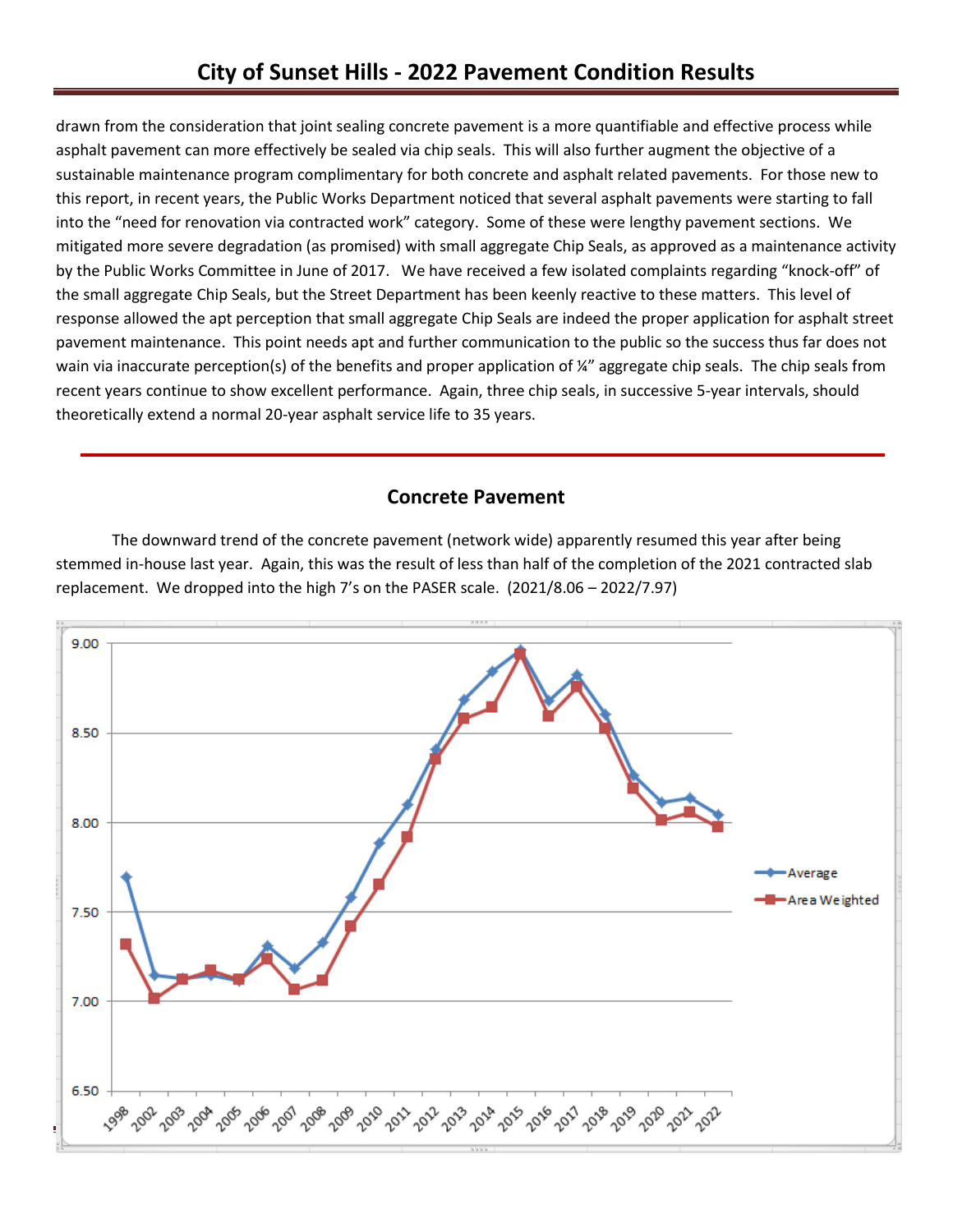We are attempting to address a concern with spalling concrete close to the joints of slabs. You may recall this was a prevalent problem in the Grandview subdivision. In-house, we are cutting these areas out, full depth, laterally across the entire width of the slab, drilling and placing rebar into the old existing slabs, re-pouring new concrete in the areas, finishing this flush into the old slabs, and placing a 2" groove back where the old joint was previously located to maintain original slab geometry. This is a very labor intensive operation, but replacement of both structurally sound slabs is cost prohibitive under contract. In the past, we've tried milling these areas out and replacing them with concrete or asphalt with little success. The Public Works Department continues to keep our collective eyes open for other possible solutions to this concrete joint-spall problem.

We've also noted that we are getting behind on joint sealing concrete pavement due to other road maintenance activities. We are looking into the possibility of contracting this activity out in an effort to catch up and keep sub-surface water to a minimum on concrete pavement. Again, this activity minimizes water getting into the sub-base and causing structural issues due to winter time freeze-thaw.

We again expect to spread out contract slab replacement in 2022 rather than a concentrated section of the City. We are not sure how much current economic forces will impact this effort, but we are anticipating even higher unit pricing in 2022. Concrete represents a substantial portion of our street network. There are 109 sections of concrete pavement, including 312,413 SY, or 44% of the City's street network. Any move of the average Concrete PASER will affect a more general trend of our overall performance of Pavement Management.

I just got off the phone (2pm – Monday, March 7, 2022) and our contractor from last year is asking that we rebid the slabs that they could not finish last year. I've asked them for a letter detailing what was explained to me over the phone for more detail. I'm being told we could help our packages to the tune of about 4-5% in unit cost if we go back to the 6 sack mix from the 7 sack. We specified the 7 sack mix when Kelpe Contracting added it (cost free) to get cars in and out of driveways in 3 days as opposed to a week and opening to traffic in a week as opposed to 10 days. We liked that the stronger mix concrete helped reduce resident construction stress toward quicker driveway access times. This may be something we are forced to relent upon, monitor out 7-day breaks closely and see if we can get residents in and out in 3 days with a 6 sack mix.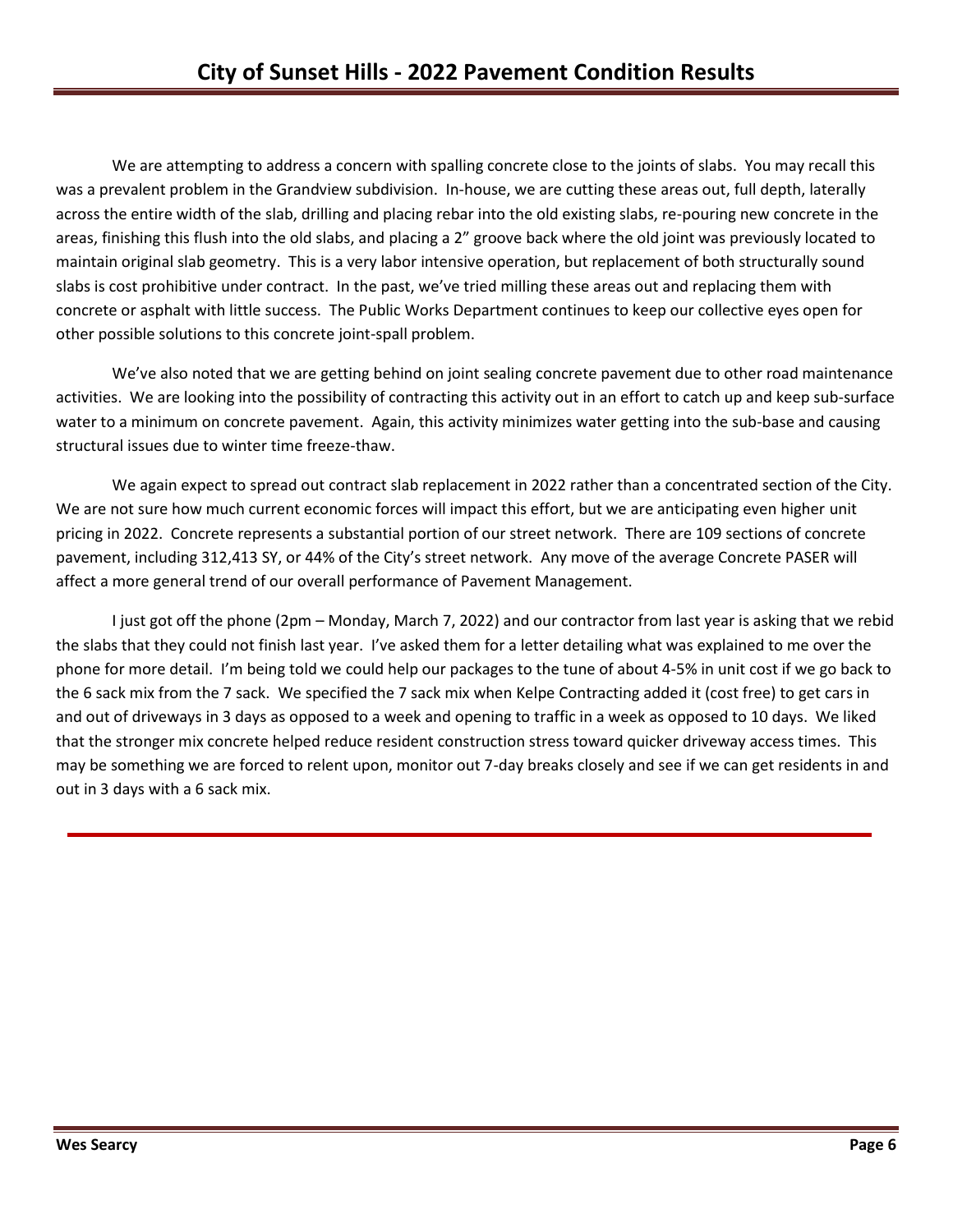



Asphalt over Concrete is a relatively small portion of our street network with 16 sections representing 51,920 SY, or 7% of the City's pavement. Dramatic moves of the Average PASER in this section of street pavement are anticipated each inspection year for these street sections. The last Nova Chip project in the City was now four years ago with the Richview subdivision. Nova Chip will reflect cracks in just a few years, so again we should anticipate the application of Chip Seal on these pavements in a couple of years. We understand there will be a need to separate out Nova pavements from regular asphalt pavements for first Chip Seal applications in the bid package. This is due to the porosity of the Nova Chip pavement requiring a higher amount of binder for the Chip Seal. Drops in the pavement quality were noted in the Sunset Manor & Richview subdivisions and account for the significant drop of the average PASER for the Asphalt over Concrete network of streets. (2021/7.91 – 2022/7.12)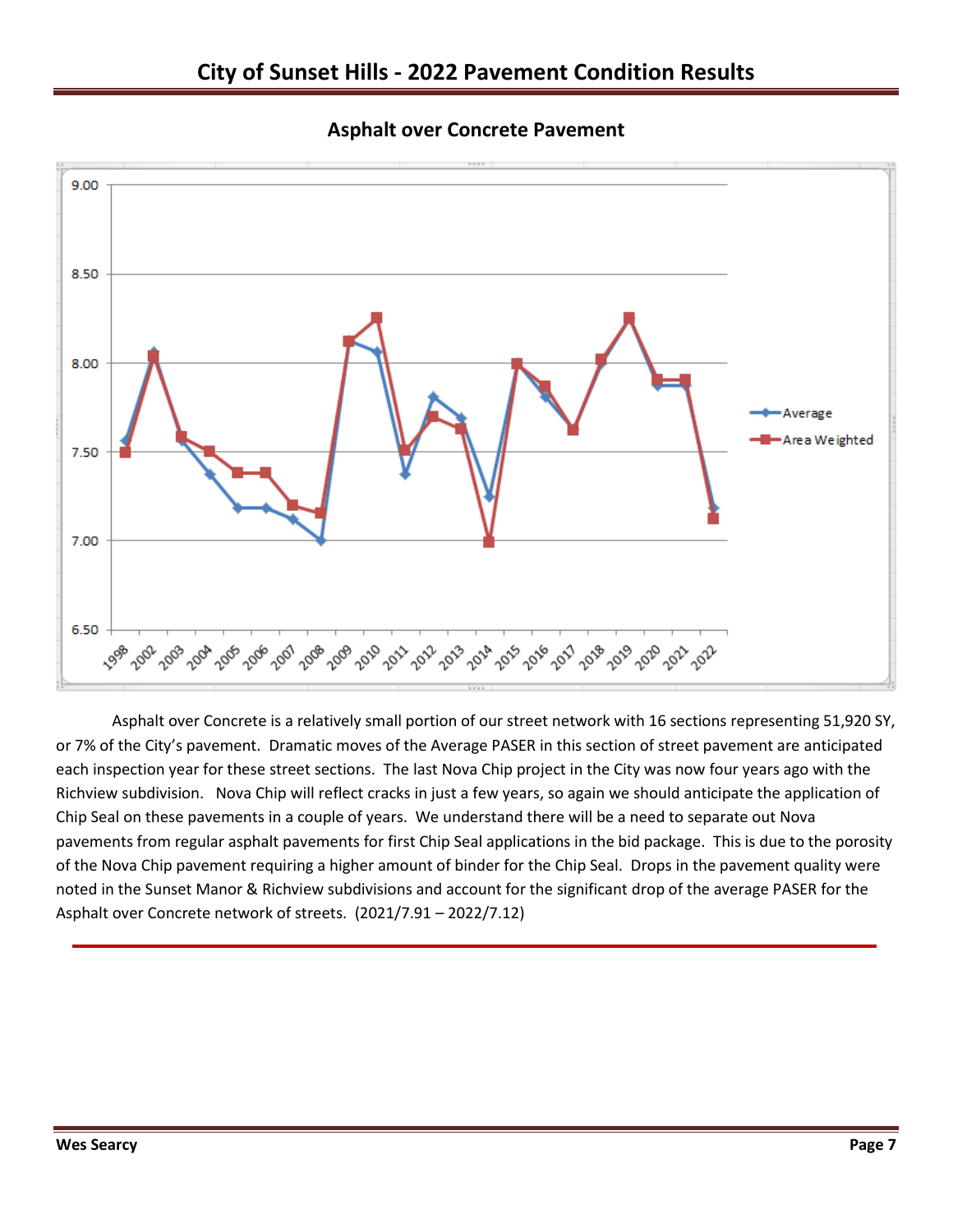## **Full Depth Asphalt Pavement**

The following is repeated from previous reports for the benefit of anyone new to the Public Works Committee. *Asphalt pavement was challenging for the City to maintain since the "Say Yes" capital improvement program of the late 90's. We perform a number of industry leading activities designed to extend pavement life with CRF Seals, Reclamite, and now the small aggregate Chip Seals. The most effective of these was found to be a small aggregate form of the Chip Seal with 1/4" in lieu of 3/8" sieved rock. In the study of these treatments, the small aggregate Chip Seal has very little loose rock (aka "knock-off") after a week. Also, pavement markings can be re-established in a couple of weeks with temporary tabs laid down in the interim.* 

*Via the blessing of the Public Works Committee in June of 2017, we've come up with the means to stem the proliferation of cracks in asphalt pavement via small aggregate chip seals. This process seals asphalt pavement so that winter freeze-thaw cycles have minimal effect on diminishing pavement structural integrity. Water will be kept from getting sub-surface. Construction duration is much shorter minimizing the stress on our residents and overall, Chip Seals (as a general maintenance activity) performed on an "every few year" basis, will keep our asphalt network performing on an improved level. The consideration here is full depth asphalt represents 82 lengthy sections of street. This is 351,408 SY, or 49% of our street network. One thing to consider, as chip seals represent a surface treatment, we need to continue the process and look for regular re-application to keep the structural integrity of the asphalt street network from falling off the end of the qualitative performance curve.*

*Anyone who might want to see the increased performance of a small aggregate chip seal over the 3/8" aggregate chip seal can see this demonstrated at the intersection of Oleander and Oleander Court. Oleander Court has the old style chip seal while Oleander Drive has the smaller ¼" aggregate. Both of these surface treatments were placed in 2011.*

*From recent Chip Seal Projects, residents also have access to Maple, Robyn, Sunny Creek, Crooked Creek, Limestone Spur, Fox Glen, Denny, Hadley Hill,, Weber Hill, Mentz Hill Acres, and Zachary's Ridge for reference on how these pavement look and are performing. The application of this maintenance activity has now been made from highend subdivisions (i.e. – Zachary's Ridge, Sunny Creek, Weber Hill, and Fox Glen) to un-curbed connector routes with poor storm handling capabilities (i.e. Robyn and Maple). The value of Chip Seals should now be readily viewable to all the residents of Sunset Hills as a viable and needed maintenance activity for asphalt pavements.*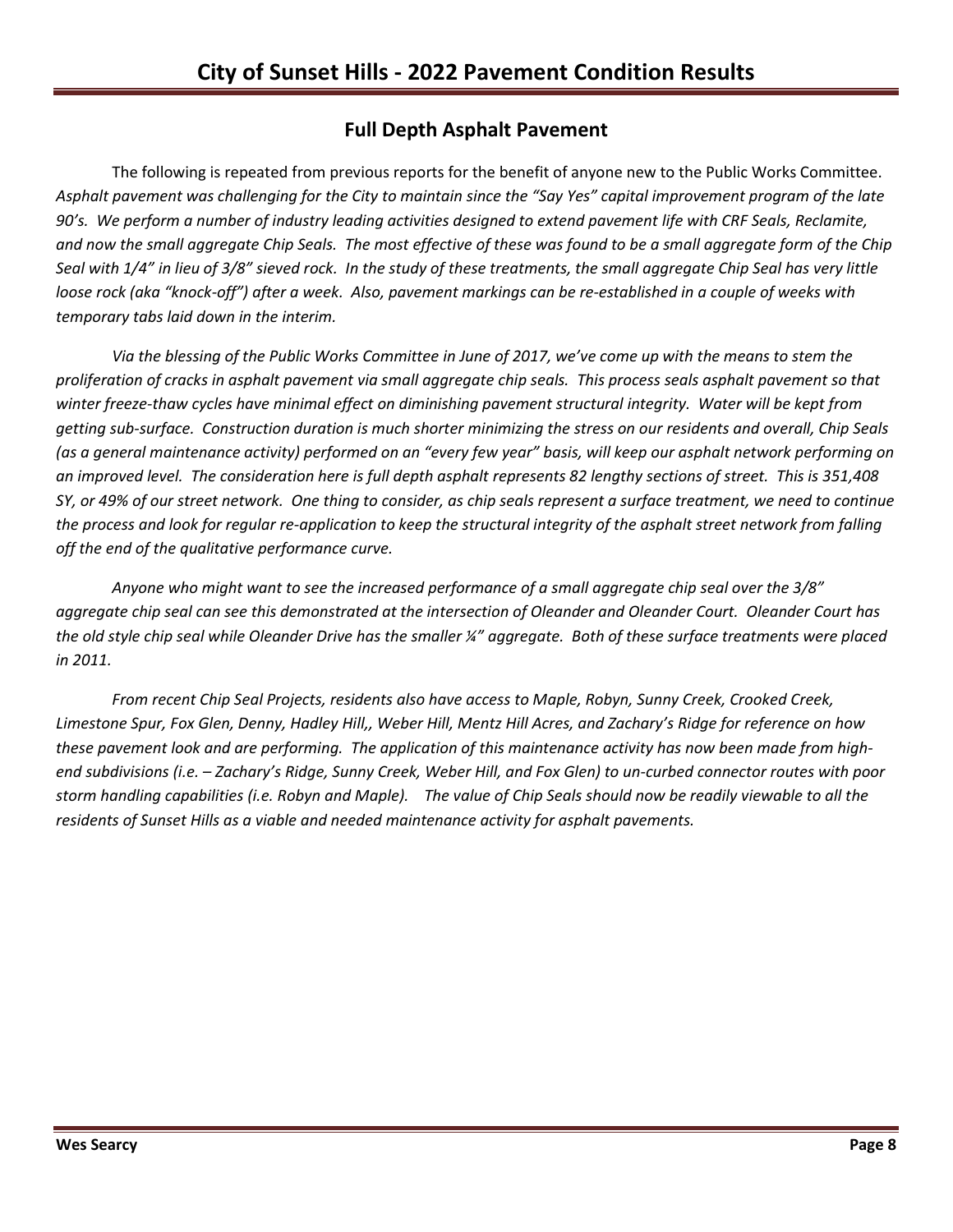

# **City of Sunset Hills - 2022 Pavement Condition Results**

General trends on the Asphalt pavement graph above showed a significant upward spike with the work performed in 2019 when we were able to perform small aggregate ship seals on a number of longer connector routes in the City. Again, in that chip seals are a surface treatment, a lack of continuity in application will likely be reflected in the overall performance of the asphalt portion of the street network. Our budget (\$60K) for 2022 is lower than we would like to be able to perform for the Asphalt network of streets. It is imperative to properly seal the pavement to keep from having to apply more substantive repair costs f not full replacement of these pavements.

While the 2019 project included only 9 sections of the street network, the value of this improvement impacted 62,176 SY of asphalt pavement, or roughly 7½% of the entire asphalt related network. Whether you view it by section or area impacted, we made substantial strides in being able to maintain our asphalt network of streets with the application of small aggregate chip seals.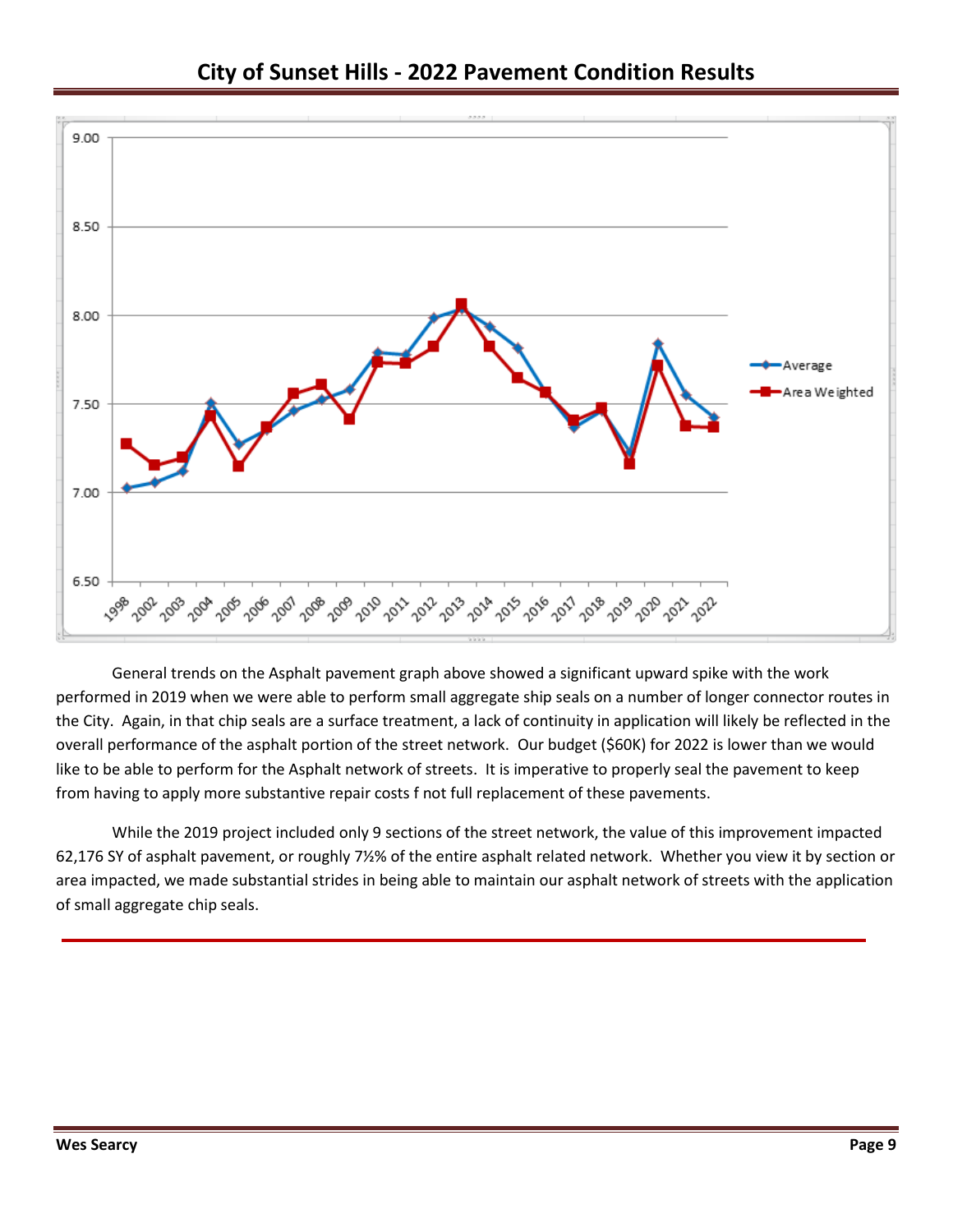## **Conclusion**

### **Bullet-point summary**

- The largest physical asset the City of Sunset Hills maintains is the road network, roughly calculated at value of \$825M (in today's maintenance dollars) for 47 centerline miles of asphalt (44%), concrete (49%), and asphalt over concrete (7%).
- For seven years, we've noted a declining average PASER rating over the entire street network (8.24/2015 to 7.61/2022) indicating we have been underfunding contracted road maintenance activity.
- Most street sections are still in reasonably good structural shape, but sealing the surface to keep water from going sub-surface and causing structural failure from freeze-thaw forces is paramount.
- **Concrete Notes**:
	- $\circ$  Concrete represents 44% of the street network where PASER ratings have declined in the past seven years. (8.94 / 2015 to 7.97 / 2022)
	- $\circ$  We used to be able to contract out to keep 1/3 or our concrete streets at a 9 PASER by replacing all slabs that were broken into 3 or more pieces.
	- $\circ$  Concrete unit pricing has risen 50% in recent years (\$50/SY to \$75). We might be able to achieve a 5% savings if we go back to using a 6 sack mix. We went to a 7-sack (stronger) mix to reduce resident stress to get them back into their driveways in 3 days versus a full week to achieve concrete strength.
	- $\circ$  Replacement is difficult work. Last year's contract could not be properly staffed with the Covid 19 economy.
	- $\circ$  Added concern over spalling joints in subdivisions like Grandview that we hope to address with in-house forces.
	- o We need to improve our joint-sealing efforts on concrete streets in-house and maybe look to contracting this activity out if we can't get more streets caught up.
- **Asphalt Notes**:
	- o Asphalt represents 49% of the street network where PASER ratings have moved up and down with some sizeable projects, but overall have declined for the past 9 years. (8.07/2013 to 7.37/2022)
	- $\circ$  In 2017, the Public Works Committee adopted small aggregate (¼" rock) Chip Seals as a pavement life extension policy for asphalt streets.
		- We performed numerous asphalt pavement maintenance activities before settling and proving that the small aggregate chip seals were the best option for keeping cracks to a minimum and thus water from going sub-surface on asphalt pavements.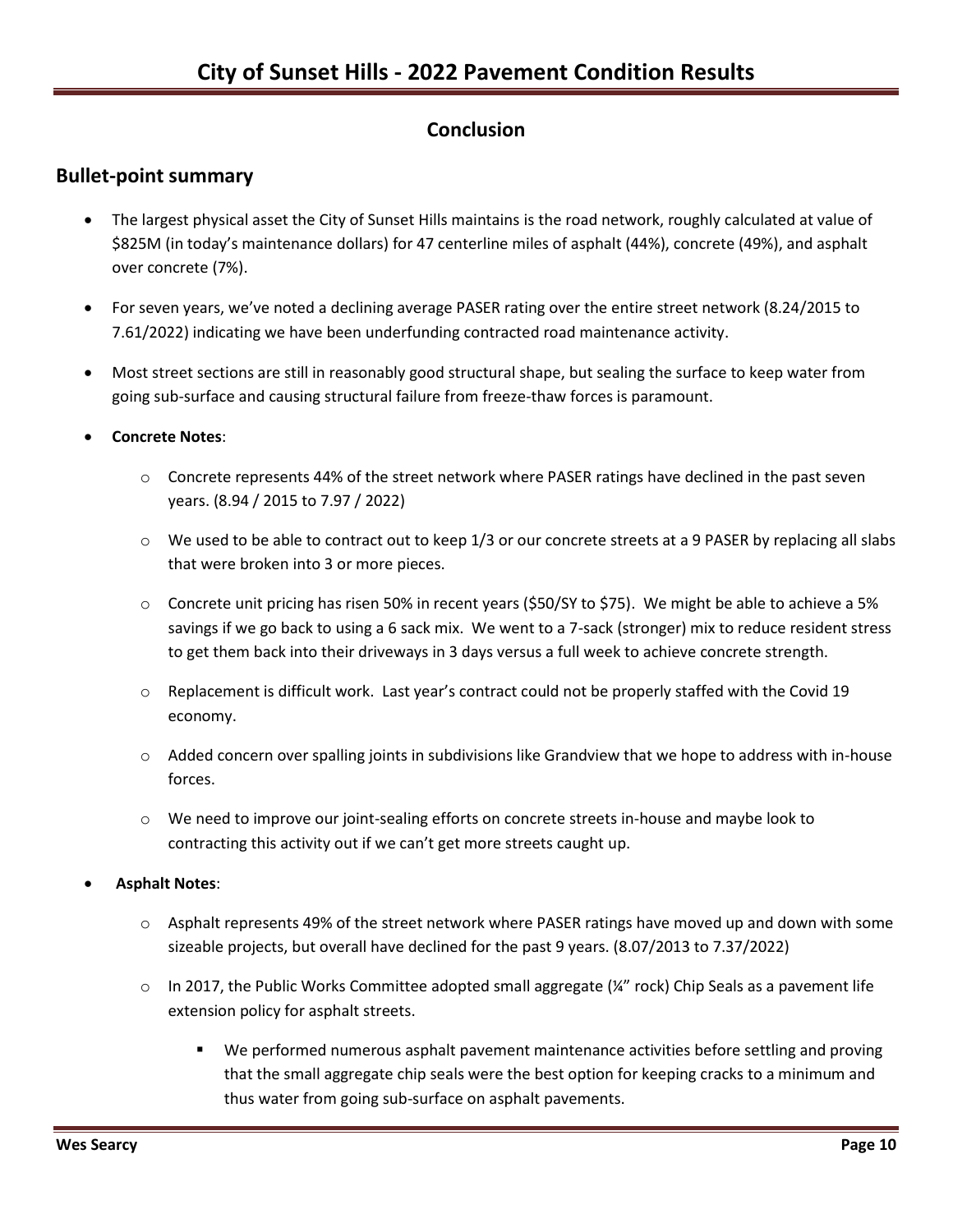- As a non-structural maintenance activity, a 5-year rotation of chip seal applied 3 times should theoretically extend a 20 year pavement life to 35 years at a reasonable cost.
- Chip seals should virtually eliminate the need to crack seal asphalt pavements, which can prove difficult to quantify, and can frustrate personnel (what to seal and what to leave?)
- **Most asphalt pavements are still in decent structural shape to where a non-structural chip seal** become most applicable as a maintenance activity.
- ¼" aggregate chip seals have proven acceptable to Sunset Hills residents with very little "knockoff."
- **Asphalt over Concrete Notes**:
	- $\circ$  Asphalt over Concrete represents 7% of the street network where PASER ratings vary widely with degradation and project selection.
	- $\circ$  Pavement for the most part is treated like a full-depth asphalt street and again, chip seals will eventually prove most effective in keeping these streets that are for the most part structurally sound from going down too fast.

Hopefully the notes above do a decent job of summarizing the details called out in this year's report. I have to be honest; much of my conclusion comments from last year are mirrored in 2022. Below is an updated version of those comments.

Most of the City street network continues to enjoy relatively good structural pavement integrity. We are starting to note that more pavement seem to be trending toward the "contracted work" of pavement in the 5 or 6 PASER rating area. Generally speaking, once pavement goes past the 5-6 PASER range, you need to start planning on the complete replacement of the street since structural pavement loss becomes more prevalent.

Like the Fram Oil Filter commercials of old, "You can pay me now, or you can pay me later" should be part of determining our modus operandi. Less costly efforts to keep our pavement (across the board) properly sealed so water does not get into the subbase and destroy the structural integrity, is the general concept here. Each bump up in pavement quality will extend substantially, pavement service life well into the future. This costs the City much less than what would be possible under a "let it go until it fails" philosophy.